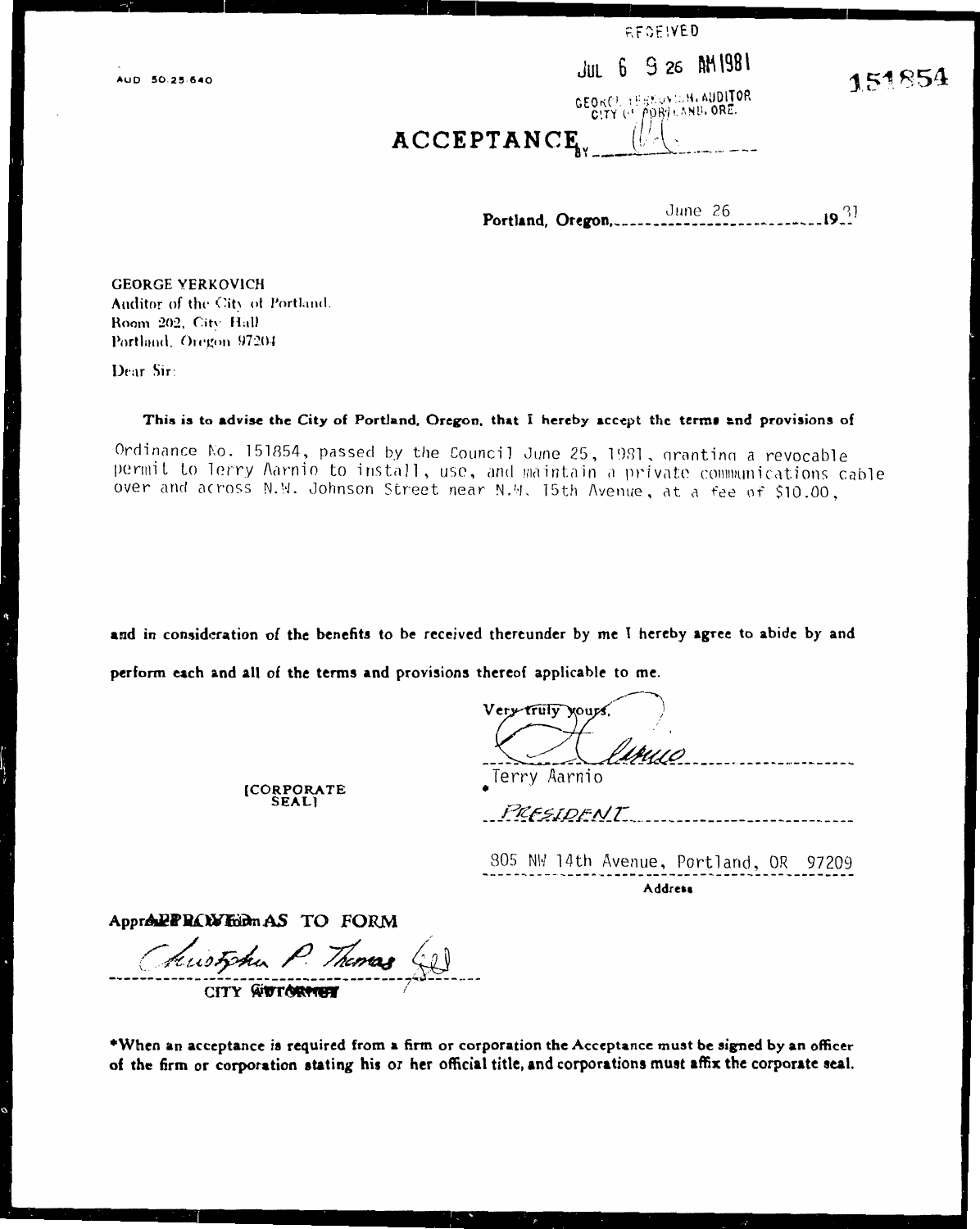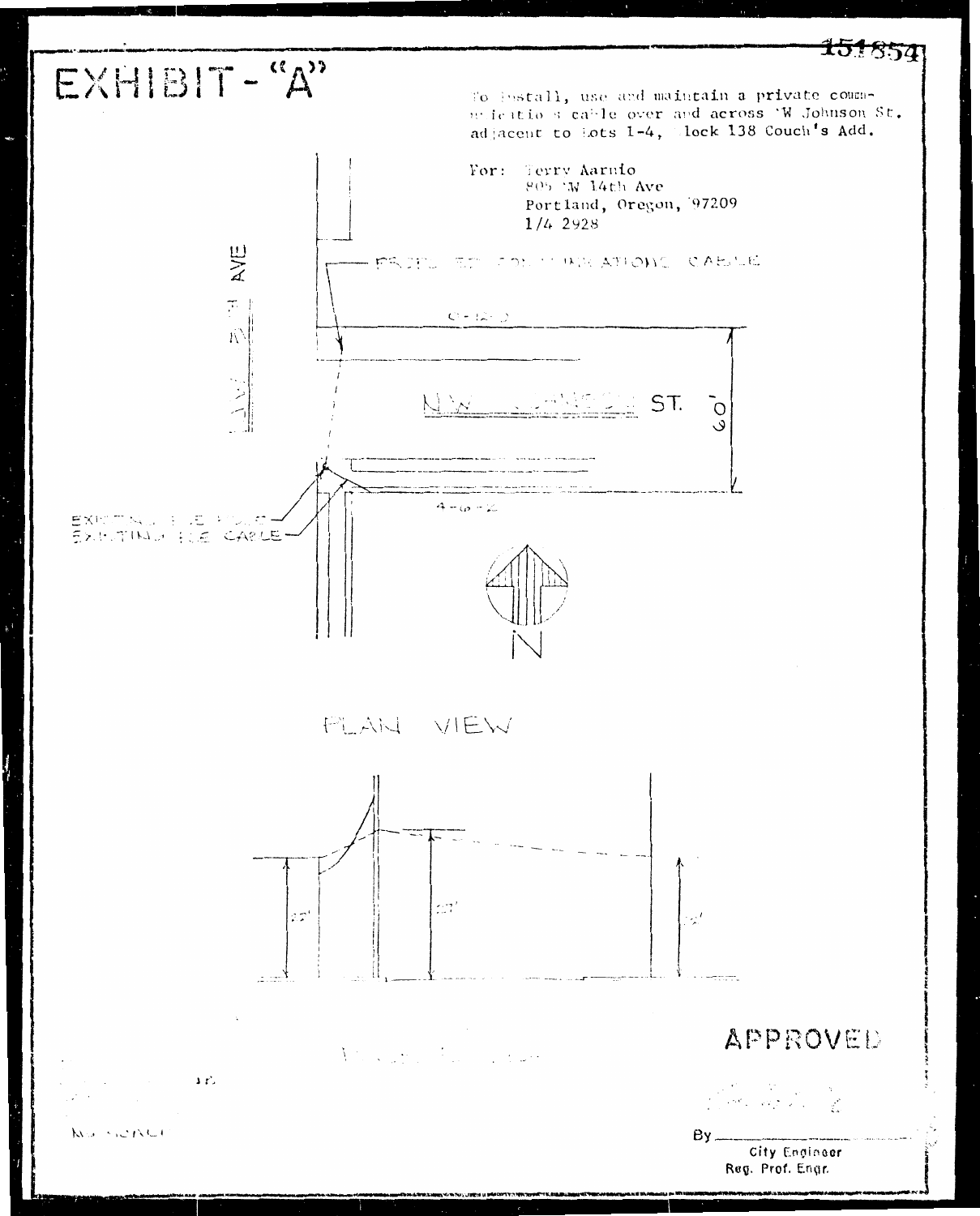### ORDirJANCE NO. **151854**

An Ordinance granting a revocable permit to Terry Aarnio to install, use, and maintain a private communications cable over and across N.W. Johnson Street near N.W. 15th Avenue, at a fee of \$10.00, and declaring an emergency.

The City of Portland ordains:

Section 1. The Council finds:

- **1.** Terry Aarnio, 805 N.W. 14th Avenue, Portland, Oregon 97209, has requested permission to install, use, and maintain a<br>private communications cable over and across N. Denver Avenue adjacent to Lots 1-4, Block 138, Couch's Addition.
- 2. That the requested cable is needed to provide for a communications system between the buildings as a part of business operations.
- 3. That granting of said request under certain conditions will not be detrimental to the public interest.
- NOW, THEREFORE, the Council directs:
	- a. <sup>A</sup>revocable permit is granted to Terry Aarnio, permittee, to install, use, and maintain a private communications cable over and across N.W. Johnson Street, as described above and shown on the attached plan marked "Exhibit A", and by this reference made a part of this Ordinance, subject to the following conditions:
		- (1) This permit is for use of the street area only, and shall not exempt the permittee from obtaining any license or permit required by City Code or Ordinances for any act to be performed under this permit, nor shall this permit waive the provisions of any City<br>Code, Ordinance, or the City Charter, except as herein stated.
		- (2) This permit is revocable at any time in the event the public's need requires it and no expenditure of money hereunder, lapse of time, or other act or thing shall operate as an estoppel against the City of Portland, or be held to give the permittee any vested or other right. Immediately upon the expiration of this permit, or upon its sooner revocation by the Council, the permittee shall remove said communications cable from the street area as directed by and to the satisfaction of the City Engineer.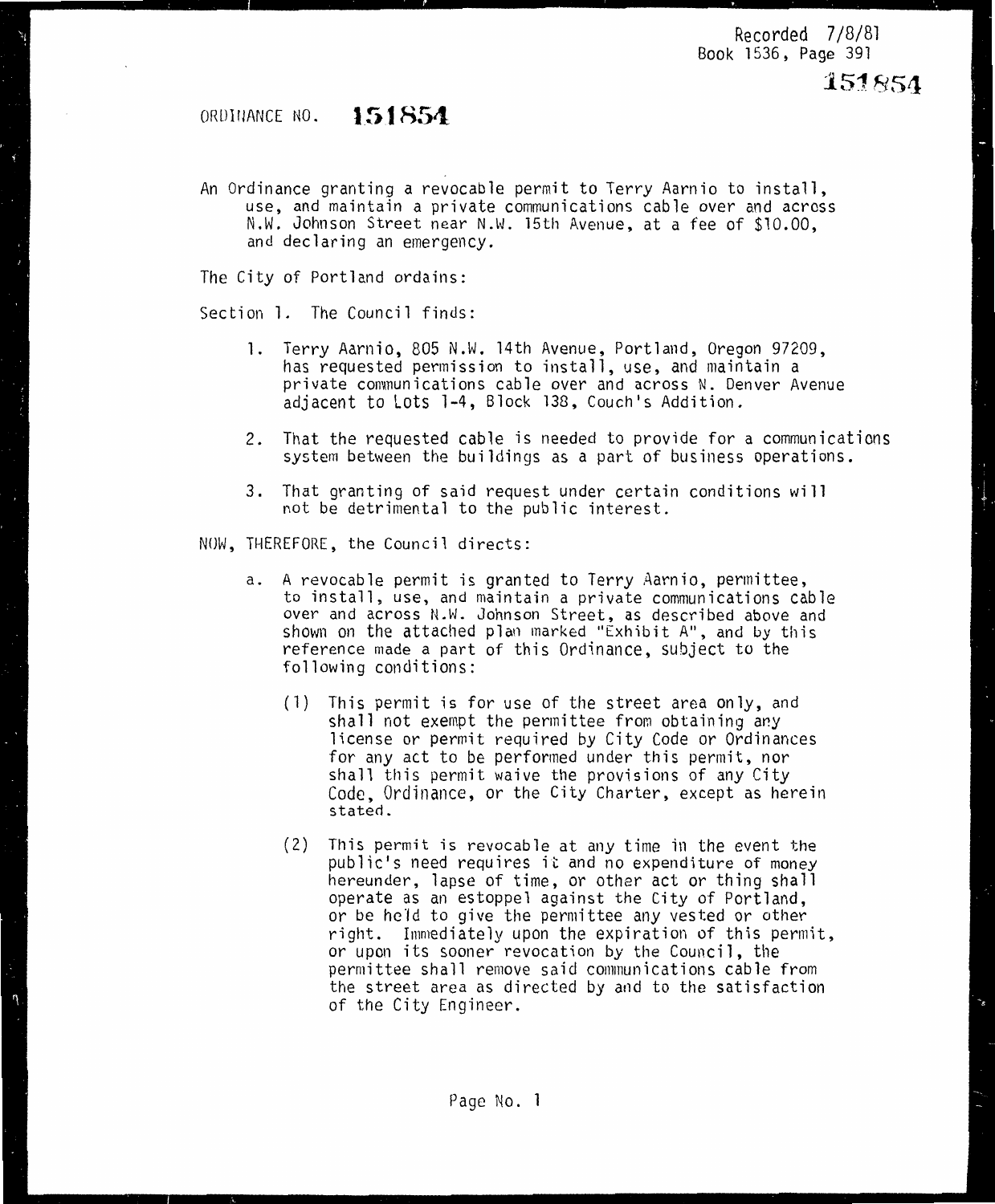( 3) The permit tee sha **11** ho **1** d the City of Port **1** and. its officers, agents, and employees free and 11armlcss from any claims for damages to persons or property, including legal fees and costs of defending actions or suits, including any appeals which may result from the use of the street area under this permit by providing evidence of insurance protecting the City of Portland, its officers, agents, and employees as follows: Bodily injury \$100,000 for one claimant and \$300,000 for one occurrence, property damage \$50,000 for one claimant and \$300,000 for one occurrence, said insurance<br>to be kept in full force and effect at all times. This permit is automatically revoked without further action by the Council if this insurance is permitted to lapse, is cancelled, or for any other reason, becomes inoperative.

 $\cdot$ 

- (4) This permit is a burden upon the property and runs with the land and will require insurance with limits of coverage that will meet the maximum requirements for liability of a public body as set forth in ORS 30.270 or as it may be required by subsequent amendment and naming the City, its officers, agents and employees as additional insured.
- (5) The perrnittee shall reimburse the City for the cost of filing by the City Auditor of a certified copy of this Ordinance with the Records Division of Multnomah County.
- (6) The permittee sha11 pay the permit fee of \$10.00 required by Section 17.24.020 of the City Code.
- (7) The cable must have a clearance of at least 18 feet above the roadway of the street.
- Section 2. This Ordinance will not become effective until the permittee has filed with the City Auditor a document, which has been approved by the City Attorney, accepting the terms and conditions hereof. This Ordinance shall be automatically revoked without further consideration by the Council if the acceptance together with documents and fees required are not on file with the City Auditor within sixty (60) calendar days of the passage of this Ordinance.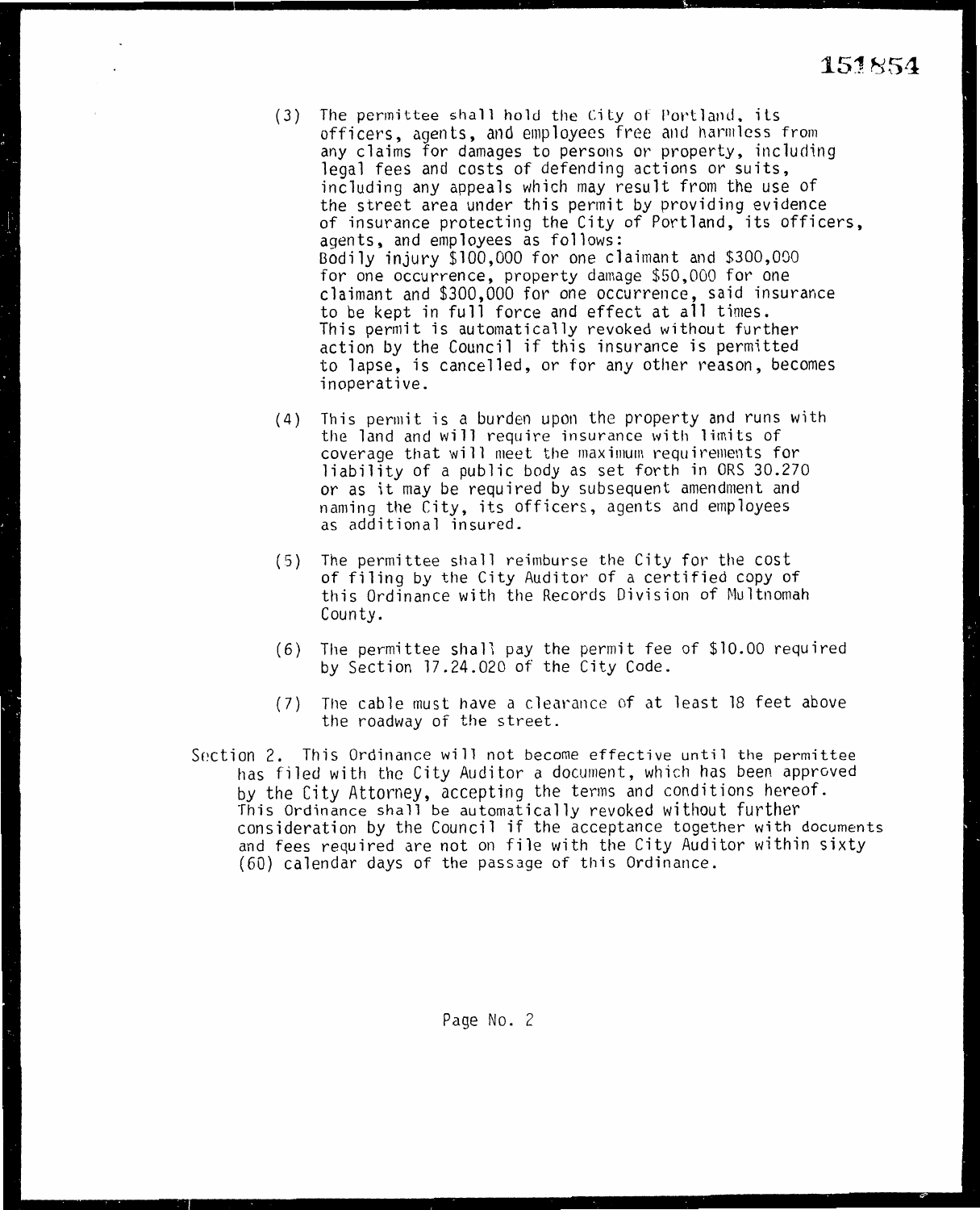### **ORDINANCE No.**

 $\bullet$ 

Section 3. The Council declares that an emergency exists because delay in the enactment of this Ordinance will result in an unnecessary hardship of uncertainty on the part of the applicant as to the status of the requested permit; therefore, this Ordinance shall be in force and effect from and after its passage by the Council.

Passed by the Council,  $JUN \geq 5$  1981

Commissioner Mike Lindberg Jolin Brandt :jmh Ju11e 3, 1981

Attest:  $\frac{1}{2}$ <br>Auditor of the Gity of Portland